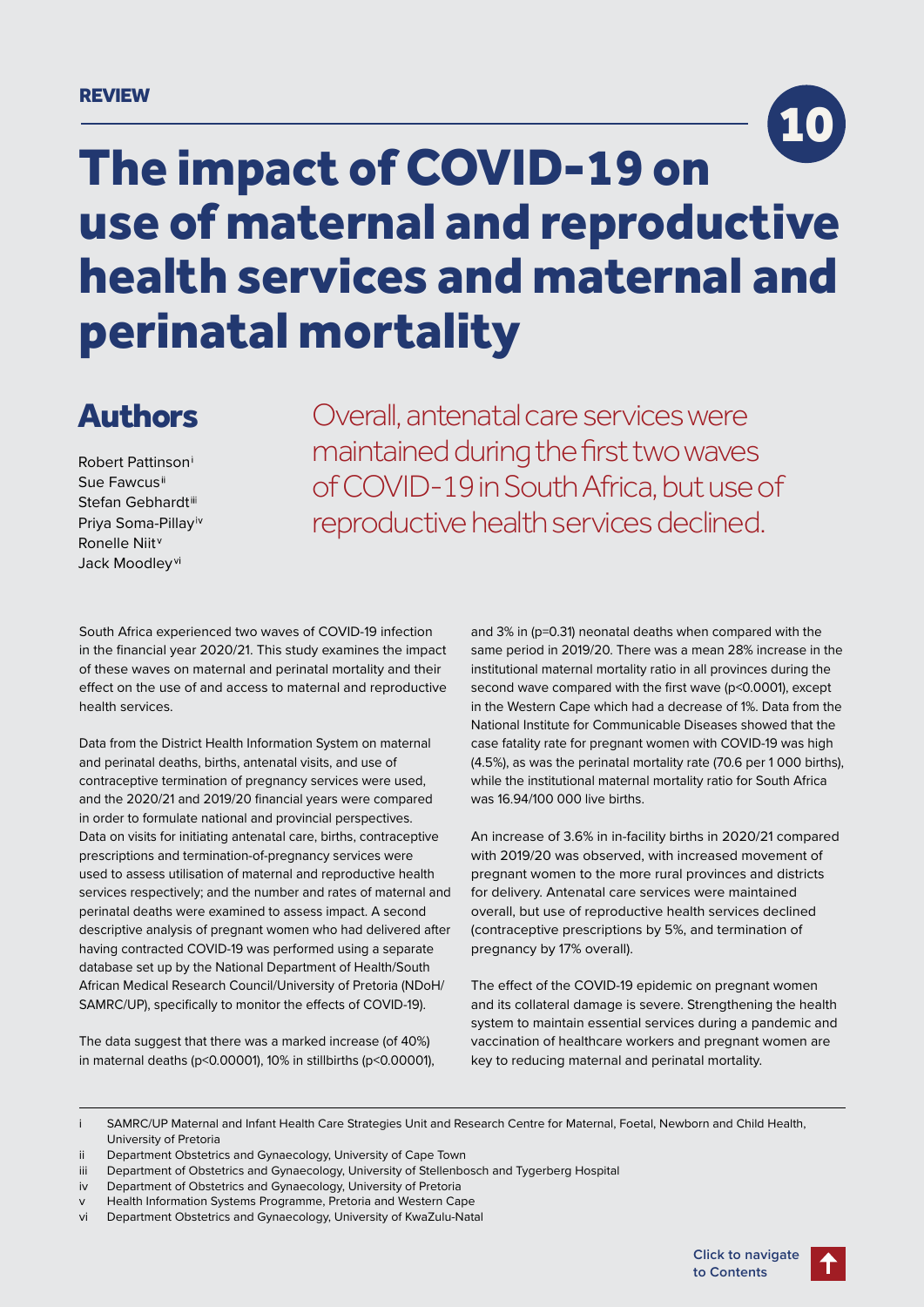# **Introduction**

South Africa's COVID-19 epidemic occurred during the first quarter of the 2020/21 financial year (FY), with Quarter 1 (April to June 2020) and Quarter 2 (July to September 2020) constituting the first wave, and Quarter 3 (October to December) and Quarter 4 (January to March 2021) constituting the second wave.<sup>1,2</sup>

At the onset of the pandemic, Robertson et al.<sup>3</sup> had warned of an 8.3% to 38.6% per month potential increase in maternal mortality for low-and middle-income countries if routine and emergency services were not maintained by the health system or used by pregnant women. With this in mind, this study aimed to perform a rapid assessment of the effect of COVID-19 on maternal and reproductive health services and maternal and perinatal mortality in South Africa.

South Africa has a routine data system − the District Health Information System (DHIS) − that collects data on the usage and outcome of various health services offered in the public sector. As the gravity of the COVID-19 pandemic became apparent to the world, additional data systems were created to monitor its impact on health services and on mortality, and to describe the nature and course of the disease within the South African context. Guidelines were developed for screening and managing pregnant women for COVID-19, and protocols for maternity staff on the use of personal protective equipment (PPE) and healthcare messages for pregnant women were distributed.

This chapter examines the usage of maternal services and epidemic's impact on mortality during FY2019/20 (prior to the first COVID-19 lockdown), and during FY2020/21, which coincides with the period following the commencement of COVID-19 lockdown in South Africa. The effect of COVID-19 on a sample of pregnant women diagnosed with COVID-19 was also analysed. The first wave of SARS-CoV-2 infections had subsided by the end of September 2020, and the second wave by the end of March 2021.

#### **Methodology**

Data from the DHIS were used to compare FY2020/21 data with FY2019/20 data as a control. The difference between financial years or quarters was used; a positive value indicates more cases in FY2020/21, and a negative value indicates fewer cases in FY2020/21. Visits for initiating antenatal care, termination of pregnancy (ToP) services, contraceptive use, and births in facilities were used to assess usage of maternal and reproductive health services, and the number of maternal deaths was used to assess impact.

Validated data covering the two financial years were available from the DHIS and obtained on 25 May 2021. The causes of maternal deaths are not recorded on the DHIS. In addition, a specific and separate monitoring system was set up by the National Department of Health (NDoH) Maternal Health division, the South African Medical Research Council (SAMRC), and the University of Pretoria (UP) Maternal and Infant Health Care Strategies Unit to assess the effect of COVID-19 on pregnancy. This monitoring system assembled information on all women who had confirmed COVID-19 disease during pregnancy and who delivered, irrespective of the outcome. Only data on women who delivered in public hospitals were collected. Data included maternal death, stillbirths and neonatal deaths, pregnancy complications, route of delivery, use of intensive care facilities, and some basic demographics. The data did not distinguish between those with COVID-19 at delivery and those who had recovered from the disease.

Data for year-on-year comparison are presented first, followed by comparison of the quarterly data, and finally a comparison between the first and second waves for the country and the provinces is described.

#### **Quality of the data**

The COVID-19 epidemic has led to certain problems with reporting data to the DHIS, resulting in missing data. For example, Mpumalanga Province recorded approximately 20% of the stillbirths in FY2020/21 compared to FY2019/20. There was not an 80% reduction in stillbirths in FY2020/21, and data from the Perinatal Problem Identification Program (PPIP) for the first two quarters show that stillbirths increased during FY2020/21 compared with the same quarters in FY2019/20. For this reason, data from Mpumalanga on stillbirths were excluded.

Furthermore, the number of maternal deaths might be under-reported; in the Western Cape, there was underreporting of maternal deaths compared with surveillance data from the National Committee on Confidential Enquiry into Maternal Deaths (NCCEMD). The data used in this analysis included the excess public service maternal deaths recorded in the NCCEMD for the Western Cape. At present it is not known whether other provinces observed similar discrepancies. Therefore, the data presented in this report constitute a conservative estimate of the number of deaths.

# **Results**

Tables 1 to 3 illustrate the data sets from which the information for this chapter was extracted.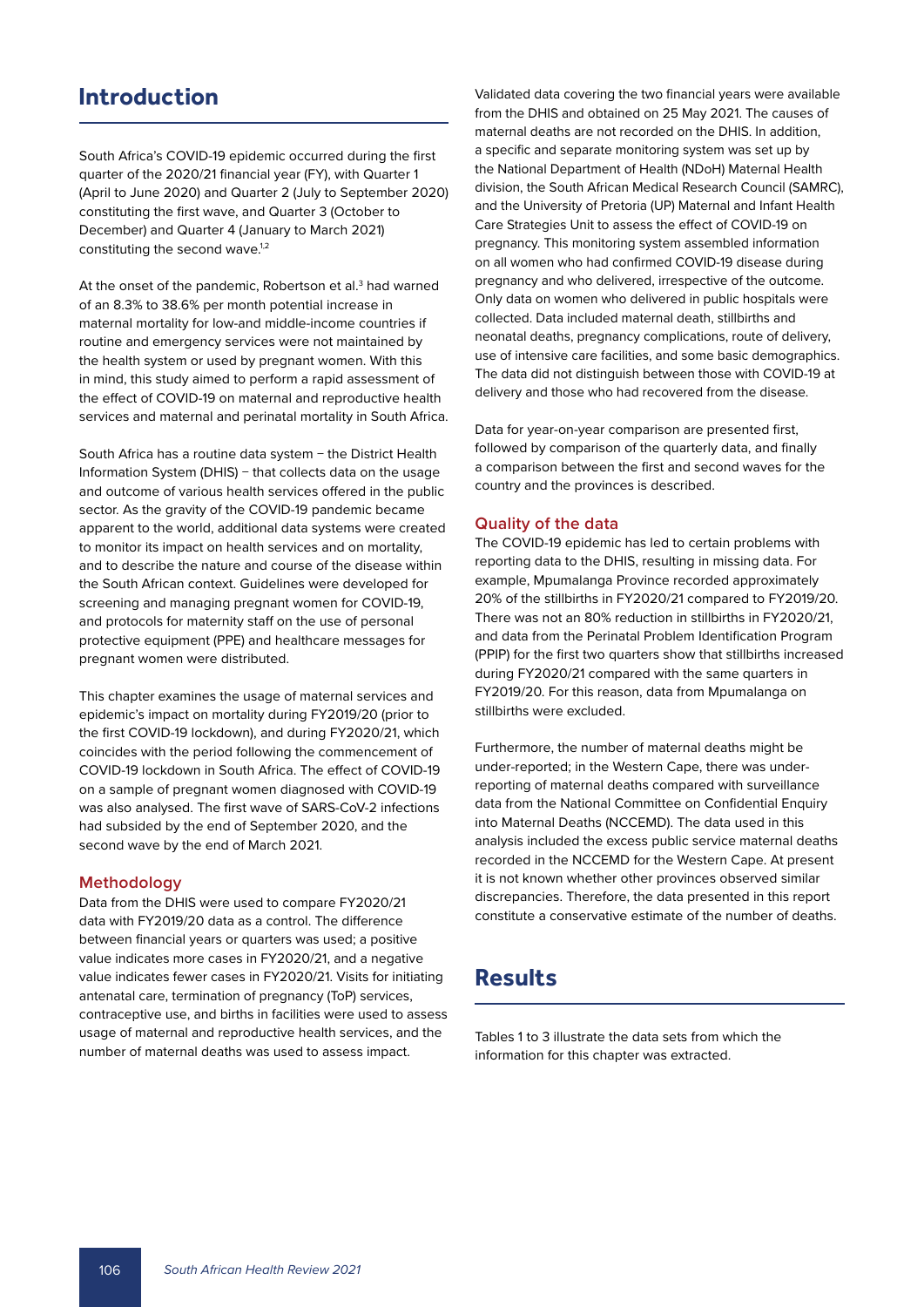Table 1: Maternal deaths, stillbirths and early neonatal deaths FY2019/20 and FY2020/21 in quarters

| Maternal death in facility (numbers) |                            |                            |                            |                            |                            |                            |                            |                            |  |  |
|--------------------------------------|----------------------------|----------------------------|----------------------------|----------------------------|----------------------------|----------------------------|----------------------------|----------------------------|--|--|
| Province                             | FY 19/20<br>Q <sub>1</sub> | FY 19/20<br>Q <sub>2</sub> | FY 19/20<br>Q <sub>3</sub> | FY 19/20<br>Q <sub>4</sub> | FY 20/21<br>Q <sub>1</sub> | FY 20/21<br>Q <sub>2</sub> | FY 20/21<br>Q <sub>3</sub> | FY 20/21<br>Q <sub>4</sub> |  |  |
| <b>Eastern Cape Province</b>         | 28                         | 27                         | 34                         | 33                         | 36                         | 38                         | 53                         | 44                         |  |  |
| <b>Free State Province</b>           | 17                         | 12                         | 18                         | 13                         | 11                         | 22                         | 24                         | 29                         |  |  |
| <b>Gauteng Province</b>              | 49                         | 59                         | 72                         | 65                         | 64                         | 76                         | 66                         | 85                         |  |  |
| KwaZulu-Natal Province               | 34                         | 44                         | 37                         | 54                         | 50                         | 58                         | 58                         | 96                         |  |  |
| Limpopo Province                     | 33                         | 32                         | 39                         | 30                         | 47                         | 36                         | 44                         | 47                         |  |  |
| Mpumalanga Province                  | 15                         | 17                         | 14                         | 13                         | 22                         | 18                         | 24                         | 46                         |  |  |
| <b>Northern Cape Province</b>        | 10 <sup>°</sup>            | 7                          | 6                          | 3                          | $\overline{2}$             | 6                          | 6                          | 6                          |  |  |
| North West Province                  | 18                         | 16                         | 13                         | 10                         | 18                         | 19                         | 25                         | 20                         |  |  |
| <b>Western Cape Province</b>         | 13                         | 10                         | 11                         | 14                         | 30                         | 18                         | 15                         | 14                         |  |  |
| <b>South Africa</b>                  | 217                        | 224                        | 244                        | 235                        | 280                        | 291                        | 315                        | 387                        |  |  |

| <b>Stillbirth in facility (numbers)</b> |                            |                            |                            |                |                            |                            |                            |                            |  |
|-----------------------------------------|----------------------------|----------------------------|----------------------------|----------------|----------------------------|----------------------------|----------------------------|----------------------------|--|
| <b>Province</b>                         | FY 19/20<br>Q <sub>1</sub> | FY 19/20<br>Q <sub>2</sub> | FY 19/20<br>Q <sub>3</sub> | FY 19/20<br>Q4 | FY 20/21<br>Q <sub>1</sub> | FY 20/21<br>Q <sub>2</sub> | FY 20/21<br>Q <sub>3</sub> | FY 20/21<br>Q <sub>4</sub> |  |
| <b>Eastern Cape Province</b>            | 484                        | 469                        | 525                        | 586            | 541                        | 566                        | 577                        | 665                        |  |
| <b>Free State Province</b>              | 280                        | 270                        | 298                        | 267            | 313                        | 300                        | 310                        | 377                        |  |
| <b>Gauteng Province</b>                 | 1028                       | 1057                       | 1130                       | 1096           | 1228                       | 1161                       | 1105                       | 1204                       |  |
| <b>KwaZulu-Natal Province</b>           | 1154                       | 1086                       | 1088                       | 1256           | 1036                       | 1304                       | 1240                       | 1427                       |  |
| Limpopo Province                        | 617                        | 635                        | 643                        | 747            | 733                        | 705                        | 660                        | 839                        |  |
| Mpumalanga Province                     | 374                        | 411                        | 388                        | 411            | 78                         | 69                         | 60                         | 87                         |  |
| <b>Northern Cape Province</b>           | 124                        | 125                        | 148                        | 133            | 120                        | 109                        | 141                        | 148                        |  |
| North West Province                     | 362                        | 316                        | 331                        | 339            | 336                        | 337                        | 404                        | 410                        |  |
| <b>Western Cape Province</b>            | 444                        | 409                        | 415                        | 453            | 453                        | 475                        | 481                        | 502                        |  |
| South Africa                            | 4867                       | 4 7 7 8                    | 4966                       | 5 2 8 8        | 4838                       | 5026                       | 4978                       | 5659                       |  |

| Early neonatal deaths (death in facility 0-6 days) (numbers) |                            |                            |                            |                            |                            |                            |                            |                            |  |
|--------------------------------------------------------------|----------------------------|----------------------------|----------------------------|----------------------------|----------------------------|----------------------------|----------------------------|----------------------------|--|
| <b>Province</b>                                              | FY 19/20<br>Q <sub>1</sub> | FY 19/20<br>Q <sub>2</sub> | FY 19/20<br>Q <sub>3</sub> | FY 19/20<br>Q <sub>4</sub> | FY 20/21<br>Q <sub>1</sub> | FY 20/21<br>Q <sub>2</sub> | FY 20/21<br>Q <sub>3</sub> | FY 20/21<br>Q <sub>4</sub> |  |
| <b>Eastern Cape Province</b>                                 | 303                        | 253                        | 263                        | 250                        | 273                        | 270                        | 287                        | 307                        |  |
| <b>Free State Province</b>                                   | 164                        | 150                        | 131                        | 106                        | 144                        | 118                        | 135                        | 163                        |  |
| <b>Gauteng Province</b>                                      | 526                        | 490                        | 549                        | 562                        | 533                        | 536                        | 609                        | 584                        |  |
| KwaZulu-Natal Province                                       | 469                        | 470                        | 437                        | 470                        | 494                        | 422                        | 496                        | 520                        |  |
| Limpopo Province                                             | 378                        | 418                        | 424                        | 435                        | 389                        | 365                        | 360                        | 378                        |  |
| Mpumalanga Province                                          | 184                        | 201                        | 223                        | 199                        | 241                        | 206                        | 251                        | 298                        |  |
| <b>Northern Cape Province</b>                                | 72                         | 60                         | 55                         | 95                         | 52                         | 58                         | 77                         | 71                         |  |
| North West Province                                          | 161                        | 145                        | 130                        | 141                        | 194                        | 157                        | 165                        | 154                        |  |
| <b>Western Cape Province</b>                                 | 174                        | 137                        | 168                        | 193                        | 193                        | 172                        | 159                        | 153                        |  |
| South Africa                                                 | 2 4 31                     | 2 3 2 4                    | 2 3 8 0                    | 2 4 5 1                    | 2 513                      | 2 3 0 4                    | 2 5 3 9                    | 2628                       |  |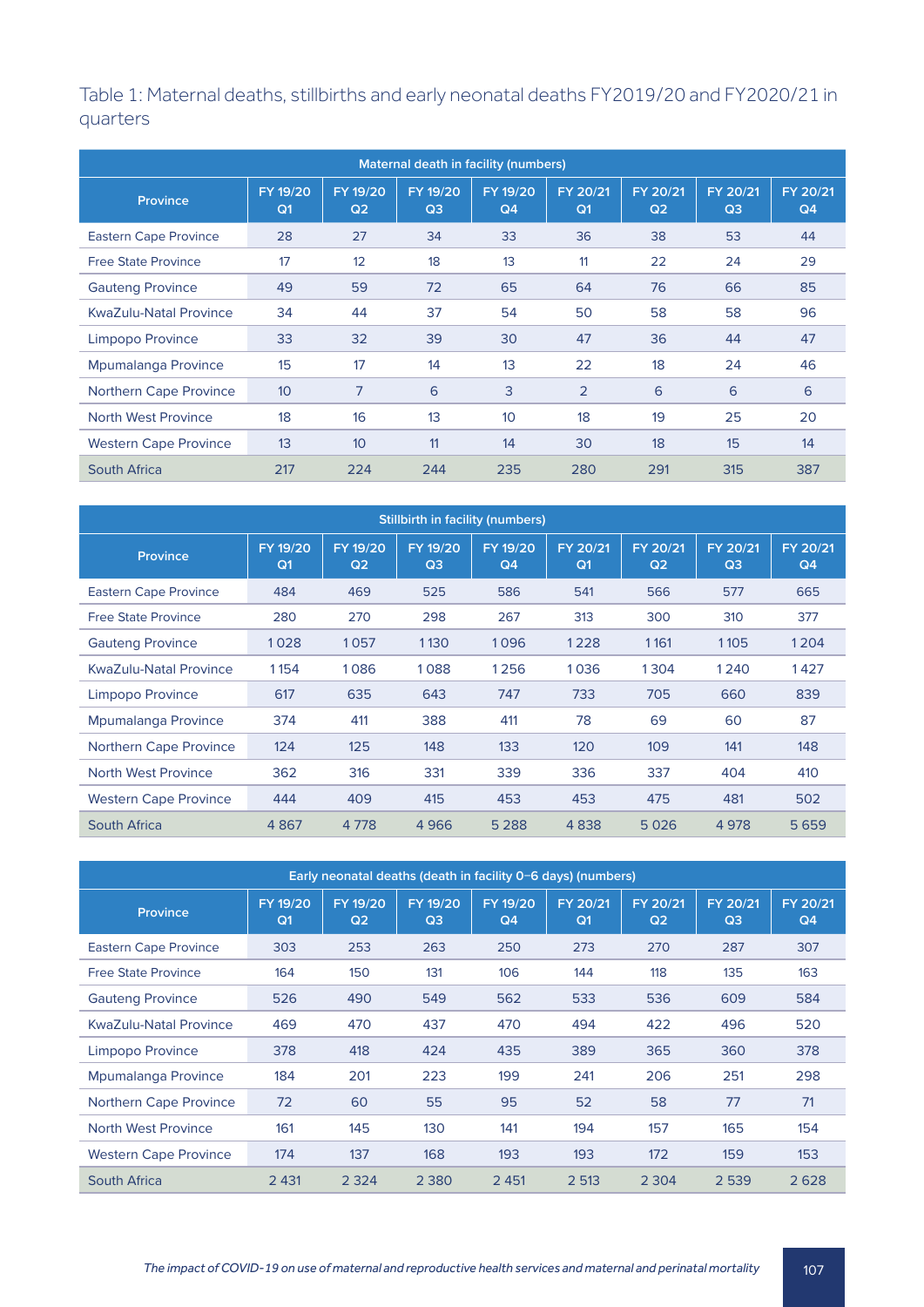# Table 2: Use of Maternal Health services FY2019/20 and FY2020/21 in quarters

| Antenatal 1st visit before 20 weeks (numbers) |                            |                            |                            |                            |                            |                            |                            |                |  |
|-----------------------------------------------|----------------------------|----------------------------|----------------------------|----------------------------|----------------------------|----------------------------|----------------------------|----------------|--|
| Province                                      | FY 19/20<br>Q <sub>1</sub> | FY 19/20<br>Q <sub>2</sub> | FY 19/20<br>Q <sub>3</sub> | FY 19/20<br>Q <sub>4</sub> | FY 20/21<br>Q <sub>1</sub> | FY 20/21<br>Q <sub>2</sub> | FY 20/21<br>Q <sub>3</sub> | FY 20/21<br>Q4 |  |
| <b>Eastern Cape Province</b>                  | 19 0 95                    | 20 819                     | 19 182                     | 22 8 83                    | 18 3 8 8                   | 20 761                     | 18 279                     | 21 4 16        |  |
| <b>Free State Province</b>                    | 7697                       | 8409                       | 7303                       | 8 5 1 5                    | 6992                       | 7 2 6 9                    | 7 2 0 7                    | 7723           |  |
| <b>Gauteng Province</b>                       | 17 315                     | 19 577                     | 17 181                     | 19 4 8 7                   | 15 745                     | 15 0 61                    | 14 772                     | 16 842         |  |
| <b>KwaZulu-Natal Province</b>                 | 33 241                     | 36 794                     | 32 181                     | 38723                      | 34 481                     | 37 594                     | 35 589                     | 38 2 8 0       |  |
| Limpopo Province                              | 21067                      | 25 3 94                    | 22737                      | 24 6 6 6                   | 23 2 8 5                   | 25 7 63                    | 22 985                     | 22 433         |  |
| Mpumalanga Province                           | 16 010                     | 18 816                     | 17452                      | 20 4 46                    | 19 711                     | 21516                      | 20 710                     | 19 817         |  |
| <b>Northern Cape Province</b>                 | 3833                       | 4 2 6 5                    | 4 0 4 4                    | 4 3 1 4                    | 3620                       | 4 1 8 7                    | 3745                       | 3 9 4 3        |  |
| North West Province                           | 11 5 61                    | 13 4 4 7                   | 11 151                     | 13 170                     | 11 11 6                    | 12 676                     | 11 157                     | 12 8 5 0       |  |
| <b>Western Cape Province</b>                  | 15 218                     | 17 275                     | 16 190                     | 17 507                     | 13 4 3 5                   | 16 119                     | 14 8 61                    | 15 3 27        |  |
| South Africa                                  | 145 037                    | 164 796                    | 147 421                    | 169 711                    | 146 773                    | 160 946                    | 149 305                    | 158 631        |  |

| Antenatal 1st visit total (numbers) |                            |                            |                            |                            |                            |                            |                            |                            |
|-------------------------------------|----------------------------|----------------------------|----------------------------|----------------------------|----------------------------|----------------------------|----------------------------|----------------------------|
| <b>Province</b>                     | FY 19/20<br>Q <sub>1</sub> | FY 19/20<br>Q <sub>2</sub> | FY 19/20<br>Q <sub>3</sub> | FY 19/20<br>Q <sub>4</sub> | FY 20/21<br>Q <sub>1</sub> | FY 20/21<br>Q <sub>2</sub> | FY 20/21<br>Q <sub>3</sub> | FY 20/21<br>Q <sub>4</sub> |
| <b>Eastern Cape Province</b>        | 30726                      | 32 434                     | 29 551                     | 35 902                     | 29 4 59                    | 32 608                     | 29 313                     | 34 840                     |
| <b>Free State Province</b>          | 11 4 3 7                   | 12 4 0 5                   | 10 8 5 3                   | 13 2 5 8                   | 11 4 7 9                   | 11 6 3 6                   | 11755                      | 12738                      |
| <b>Gauteng Province</b>             | 26 905                     | 29 4 68                    | 26 350                     | 30 866                     | 25 0 91                    | 25 6 86                    | 25 0 69                    | 28 4 0 5                   |
| <b>KwaZulu-Natal Province</b>       | 45 999                     | 48 672                     | 43 3 5 5                   | 53 880                     | 47 180                     | 50 008                     | 47 6 64                    | 53 279                     |
| Limpopo Province                    | 30757                      | 35 5 64                    | 33 101                     | 36 614                     | 34 686                     | 37 567                     | 34 372                     | 34 823                     |
| Mpumalanga Province                 | 21056                      | 23 977                     | 22 3 95                    | 26 601                     | 26 137                     | 28 5 86                    | 27 491                     | 26 978                     |
| <b>Northern Cape Province</b>       | 5 8 9 1                    | 6 2 1 5                    | 6 178                      | 7048                       | 6 2 6 1                    | 6780                       | 6 183                      | 7 2 7 2                    |
| North West Province                 | 16 215                     | 18 5 29                    | 15 606                     | 19 10 2                    | 16 867                     | 18 205                     | 16 437                     | 18747                      |
| <b>Western Cape Province</b>        | 20 831                     | 23 479                     | 22 0 27                    | 24 3 5 5                   | 18 943                     | 22 607                     | 20 381                     | 21515                      |
| South Africa                        | 209 817                    | 230 743                    | 209 416                    | 247 626                    | 216 103                    | 233 683                    | 218 665                    | 238 597                    |

| Live birth in facility (numbers) |                            |                            |                            |                            |                            |                            |                            |                            |  |  |
|----------------------------------|----------------------------|----------------------------|----------------------------|----------------------------|----------------------------|----------------------------|----------------------------|----------------------------|--|--|
| Province                         | FY 19/20<br>Q <sub>1</sub> | FY 19/20<br>Q <sub>2</sub> | FY 19/20<br>Q <sub>3</sub> | FY 19/20<br>Q <sub>4</sub> | FY 20/21<br>Q <sub>1</sub> | FY 20/21<br>Q <sub>2</sub> | FY 20/21<br>Q <sub>3</sub> | FY 20/21<br>Q <sub>4</sub> |  |  |
| <b>Eastern Cape Province</b>     | 25 7 66                    | 26 3 67                    | 24 7 55                    | 26 589                     | 26 640                     | 26 968                     | 25 9 25                    | 27 585                     |  |  |
| <b>Free State Province</b>       | 11 0 8 4                   | 11 208                     | 10 812                     | 11 11 8                    | 11 2 3 0                   | 11 4 3 0                   | 10 740                     | 11 2 7 9                   |  |  |
| <b>Gauteng Province</b>          | 54733                      | 54 771                     | 52775                      | 54 900                     | 57 543                     | 57 243                     | 56 221                     | 53 257                     |  |  |
| <b>KwaZulu-Natal Province</b>    | 52 2 53                    | 52 553                     | 46 601                     | 50 633                     | 50 291                     | 51 212                     | 46 860                     | 51 544                     |  |  |
| Limpopo Province                 | 32 314                     | 33 197                     | 30 542                     | 36 690                     | 35 285                     | 35 372                     | 33 195                     | 36 532                     |  |  |
| Mpumalanga Province              | 20 3 68                    | 20 201                     | 19 4 21                    | 21859                      | 22 967                     | 23 4 24                    | 23 609                     | 26 34 6                    |  |  |
| <b>Northern Cape Province</b>    | 5509                       | 5432                       | 5 177                      | 5403                       | 5 7 8 1                    | 5440                       | 5 4 18                     | 5764                       |  |  |
| North West Province              | 14 9 23                    | 15 2 5 9                   | 14749                      | 15 4 35                    | 15 7 83                    | 15 537                     | 15 2 71                    | 15 605                     |  |  |
| <b>Western Cape Province</b>     | 24 540                     | 25 0 0 5                   | 24 940                     | 25 4 44                    | 25 945                     | 25 5 81                    | 25 244                     | 23 710                     |  |  |
| <b>South Africa</b>              | 241490                     | 243 993                    | 229 772                    | 248 071                    | 251465                     | 252 207                    | 242 483                    | 251622                     |  |  |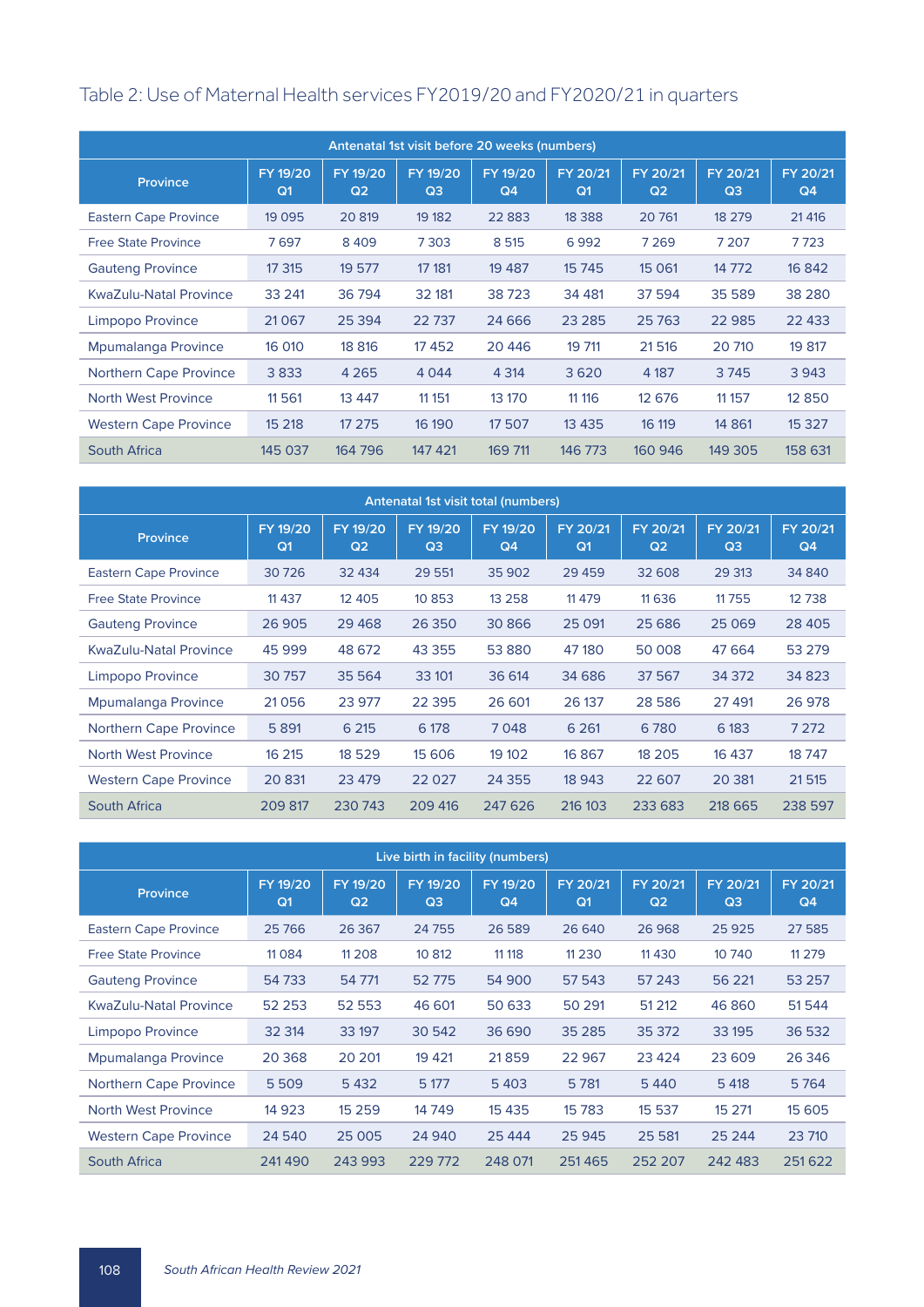### Table 3: Use of reproductive health services FY2019/20 and FY2020/21 in quarters

| Termination of pregnancy – total (numbers) |                            |                            |                            |                            |                            |                            |                            |                            |  |
|--------------------------------------------|----------------------------|----------------------------|----------------------------|----------------------------|----------------------------|----------------------------|----------------------------|----------------------------|--|
| Province                                   | FY 19/20<br>Q <sub>1</sub> | FY 19/20<br>Q <sub>2</sub> | FY 19/20<br>Q <sub>3</sub> | FY 19/20<br>Q <sub>4</sub> | FY 20/21<br>Q <sub>1</sub> | FY 20/21<br>Q <sub>2</sub> | FY 20/21<br>Q <sub>3</sub> | FY 20/21<br>Q <sub>4</sub> |  |
| <b>Eastern Cape Province</b>               | 3 2 1 0                    | 3454                       | 2 8 7 1                    | 3 0 6 2                    | 2094                       | 2506                       | 2550                       | 2 5 4 6                    |  |
| <b>Free State Province</b>                 | 1646                       | 2032                       | 1965                       | 2 1 3 3                    | 1618                       | 1470                       | 1954                       | 1846                       |  |
| <b>Gauteng Province</b>                    | 5028                       | 5 5 8 4                    | 6065                       | 6 3 7 1                    | 4863                       | 5 2 1 5                    | 6 5 7 1                    | 6 183                      |  |
| KwaZulu-Natal Province                     | 7057                       | 7604                       | 6 571                      | 6 2 0 9                    | 4767                       | 5497                       | 6 1 2 6                    | 5 3 6 4                    |  |
| Limpopo Province                           | 3 1 2 9                    | 4 0 7 8                    | 3826                       | 3927                       | 3 1 0 5                    | 3 9 0 0                    | 3623                       | 3032                       |  |
| Mpumalanga Province                        | 1625                       | 2069                       | 2 145                      | 2 2 8 8                    | 772                        | 541                        | 625                        | 556                        |  |
| <b>Northern Cape Province</b>              | 406                        | 467                        | 302                        | 322                        | 262                        | 379                        | 389                        | 424                        |  |
| North West Province                        | 2 3 0 9                    | 2835                       | 2 3 2 8                    | 2 3 3 4                    | 2 171                      | 2 152                      | 1987                       | 2057                       |  |
| <b>Western Cape Province</b>               | 4 4 7 7                    | 4 9 0 6                    | 4 7 7 1                    | 5 0 4 0                    | 3636                       | 4 2 7 0                    | 4 2 9 4                    | 4 0 0 5                    |  |
| South Africa                               | 28 8 87                    | 33029                      | 30 844                     | 31686                      | 23 2 8 8                   | 25 930                     | 28 119                     | 26 013                     |  |

| <b>Contraception prescriptions (numbers)</b> |                            |                            |                            |                |                            |                            |                            |                            |  |
|----------------------------------------------|----------------------------|----------------------------|----------------------------|----------------|----------------------------|----------------------------|----------------------------|----------------------------|--|
| <b>Province</b>                              | FY 19/20<br>Q <sub>1</sub> | FY 19/20<br>Q <sub>2</sub> | FY 19/20<br>Q <sub>3</sub> | FY 19/20<br>Q4 | FY 20/21<br>Q <sub>1</sub> | FY 20/21<br>Q <sub>2</sub> | FY 20/21<br>Q <sub>3</sub> | FY 20/21<br>Q <sub>4</sub> |  |
| <b>Eastern Cape Province</b>                 | 379 450                    | 407184                     | 397924                     | 399 056        | 344 042                    | 373 568                    | 362740                     | 367 014                    |  |
| <b>Free State Province</b>                   | 154 339                    | 161 3 28                   | 155 414                    | 153 924        | 160 628                    | 148 106                    | 155 275                    | 151 300                    |  |
| <b>Gauteng Province</b>                      | 285 100                    | 292 864                    | 276 605                    | 270 155        | 235 142                    | 240 084                    | 255 010                    | 257139                     |  |
| KwaZulu-Natal Province                       | 459 644                    | 476 524                    | 454 867                    | 483895         | 434 863                    | 453 540                    | 479 255                    | 472 847                    |  |
| Limpopo Province                             | 411 135                    | 418 483                    | 417 114                    | 413 464        | 395 195                    | 433 867                    | 435 145                    | 434 662                    |  |
| Mpumalanga Province                          | 246 249                    | 235 388                    | 220 508                    | 175 375        | 168 462                    | 178 329                    | 210 400                    | 201265                     |  |
| Northern Cape Province                       | 63 967                     | 66 283                     | 62 2 81                    | 63 2 89        | 60703                      | 61956                      | 57446                      | 58 845                     |  |
| North West Province                          | 186 363                    | 198 455                    | 195 655                    | 205 906        | 182 504                    | 190 363                    | 186 711                    | 176 812                    |  |
| <b>Western Cape Province</b>                 | 168 547                    | 179 210                    | 172 777                    | 174 965        | 157 268                    | 173 207                    | 171 844                    | 165 869                    |  |
| South Africa                                 | 2 3 5 4 7 9 4              | 2 435 719                  | 2 3 5 3 1 4 5              | 2 340 029      | 2 138 807                  | 2 2 5 3 0 2 0              | 2 313 826                  | 2 2 8 5 7 5 3              |  |

#### **Year-on-year comparison**

There were 920 and 1 273 maternal deaths in FY2019/20 and FY2020/21 respectively. Nationally, maternal deaths and the institutional maternal mortality ratio (iMMR) increased significantly (p<0.00001) in all provinces except the Northern Cape, overall by 40% and 37% respectively (see appendix, Figure A1). Large percentage increases (>40%) occurred in the Free State (42%), KwaZulu-Natal (57%), Mpumalanga (58%) and the Western Cape (86%, but from a low base).

Stillbirths and the stillbirth rate increased significantly nationally (p<0.00001) in all provinces except the Northern Cape, and this influenced the perinatal mortality rate which mostly increased (see appendix, Figure A2). The stillbirth rate increases were 10% in number and 8% (1 892). Mpumalanga was not included in the analysis due to missing data. The early neonatal death rate remained relatively constant (p=0.31), except in Limpopo and the Northern Cape where it decreased and in the North West where it increased. The neonatal death rate ranged from a 15% decrease in Limpopo to a 13% increase in North West Province (see appendix, Figure A3).

Year-on-year antenatal care first visits (see appendix, Figure A4) increased in KwaZulu-Natal and Mpumalanga, remained the same in Eastern Cape, Free State, Northern Cape and North West, and decreased in Gauteng, Limpopo and Western Cape. Thus, overall, there was no change in antenatal visits, which occurred despite the overall number of the births increasing by 3.6% (see appendix, Figure A5). There were marked increases in births in Eastern Cape, Gauteng, Limpopo and Mpumalanga. The number of contraceptive prescriptions and terminations of pregnancy declined in most provinces, overall all by 5% and 17% respectively (see appendix, Figure A6).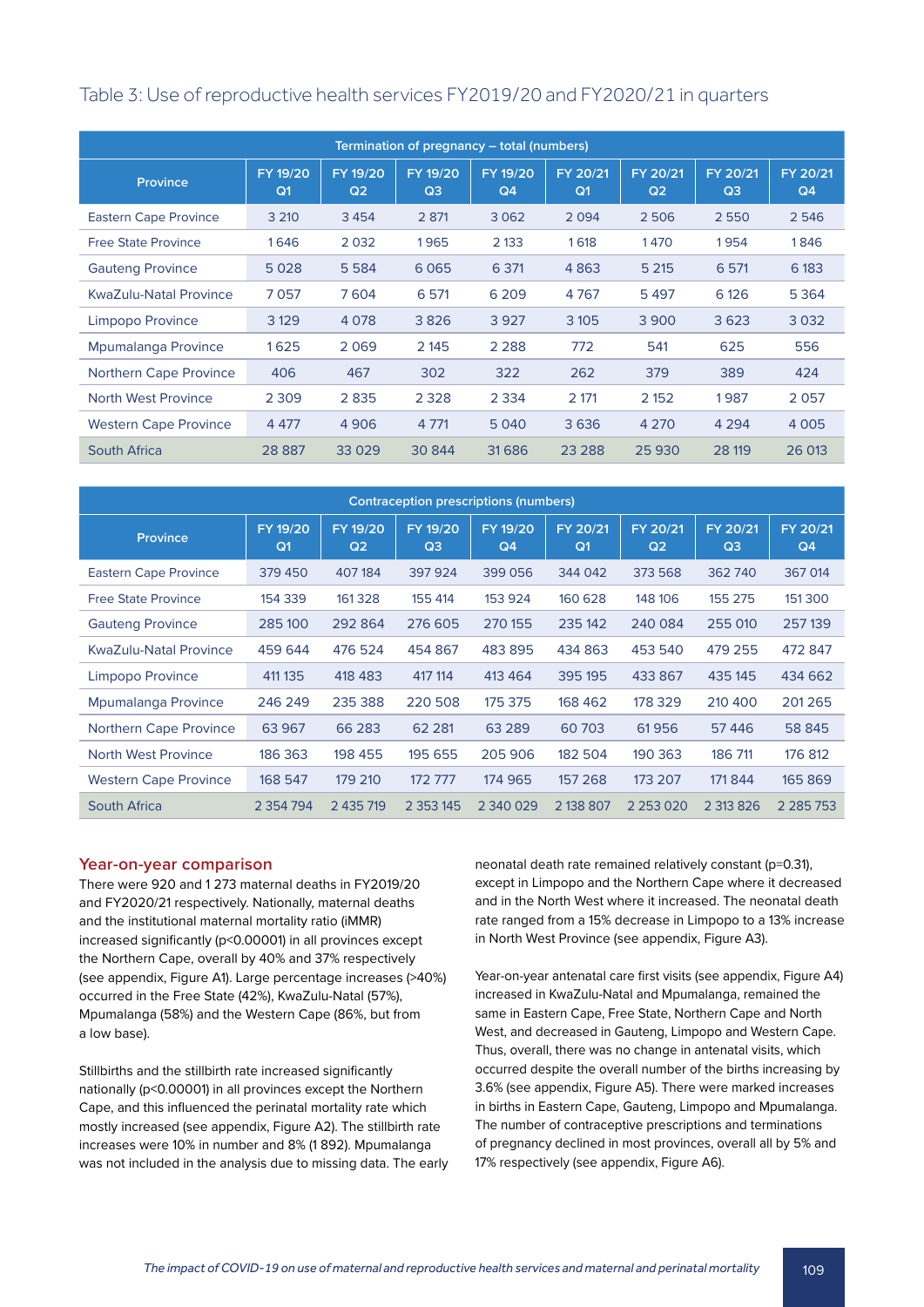### **Analysis comparing FY2020/21 quarters with FY2019/20 quarters, expressed as percentage difference**

Figure 1 and 2 display the trends in maternal and perinatal mortality for the two financial years as calculated from

Table 1. The peaks of the first and second waves are clearly visible in the maternal deaths, but only in the second wave for stillbirths, which is then reflected in the perinatal mortality.









Maternal deaths increased in most quarters in all provinces. Overall, South Africa had a 64% increase in maternal deaths in Quarter 4 of FY2020/21 when compared to the prepandemic rates in Quarter 4 of FY2019/20 (see appendix,

Figure A7). All provinces saw an increase in maternal deaths, ranging from 31% Gauteng to 254% in Mpumalanga, 123% in Free State, and 100% in the Northern Cape and North West.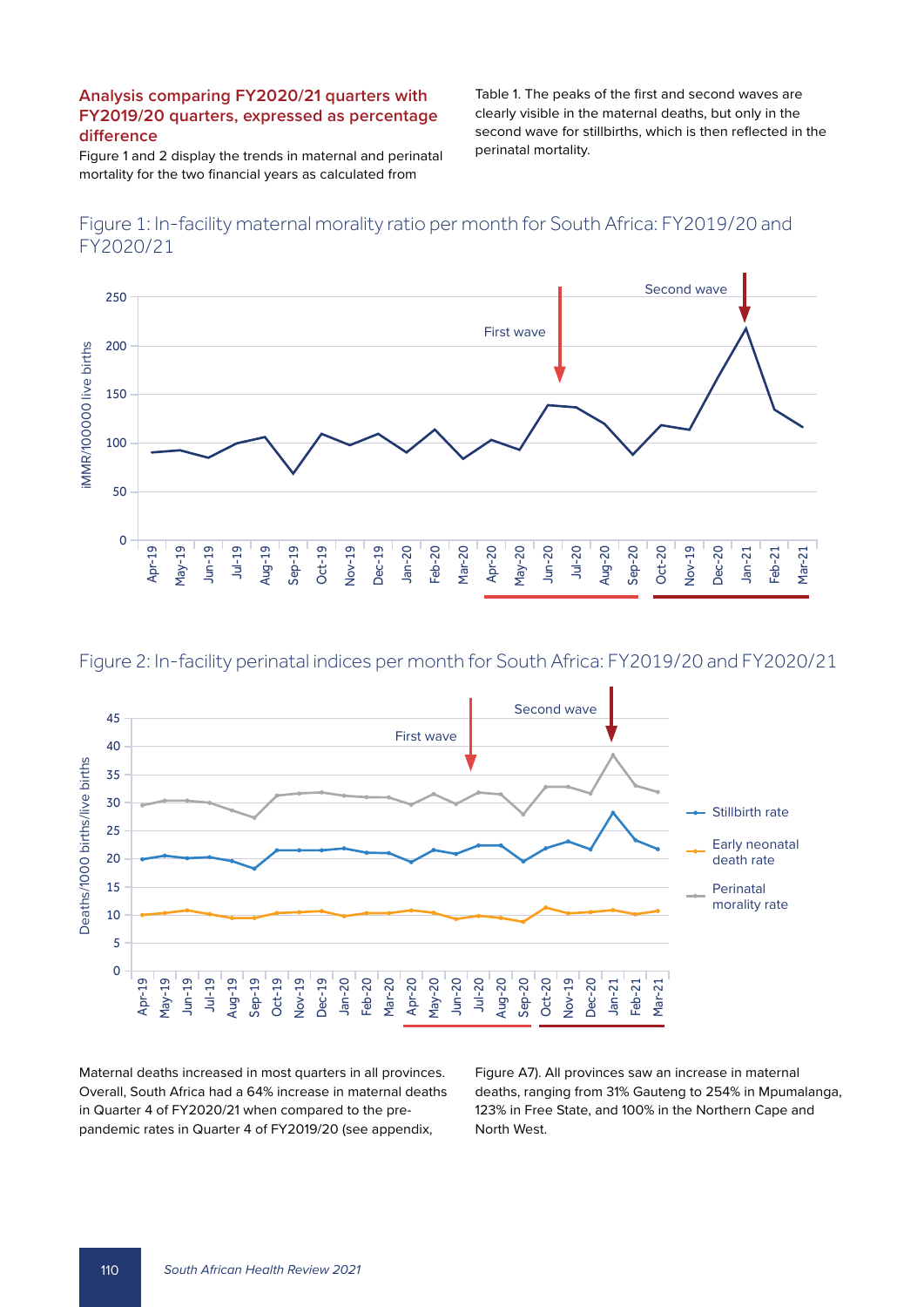The stillbirth rate increased in all provinces during Quarter 4 of FY2020/21 compared with Quarter 4 of FY2019/20, and this led to an increase in the perinatal mortality rate (see appendix, Figure A8). The neonatal death rate varied considerably between quarters and provinces, with the maximum decrease of 30% recorded for Quarter 1 in Northern Cape and of 54% for Quarter 4 in Free State (see appendix, Figure A8).

KwaZulu-Natal, Limpopo, Mpumalanga, Northern Cape and North West saw an increase in antenatal visits per quarter, but these decreased in Gauteng and the Western Cape (see appendix, Figure A9). The number of births increased notably in Mpumalanga and Limpopo. Mpumalanga had almost a 20% increase in births during the second wave (see appendix, Figure A10). The use of reproductive health services declined in all provinces with Mpumalanga having a 32% reduction in contraceptive prescriptions in the first quarter of the pandemic (see appendix, Figure A11). There was a marked change in prescription practices between the two years, with considerably more long-acting reversible contraceptives being used (see appendix, Figure A12).

Maternal deaths and the iMMR increased significantly in the second wave compared with the first, with an overall increase of 26% and 28% respectively (p<0.0001) (see appendix. Figure A13). The stillbirth rate increased in all provinces by an average of 11% (p<0.00001), but the early neonatal death rate declined by 8% (p<0.00001), leaving the perinatal mortality rate unchanged (see appendix, Figure A14). However, there was massive variation across the provinces, with an increase in the stillbirth rate of 26% in Northern Cape and 22% in North West.

Antenatal visits remained relatively constant during the first and second waves, but Limpopo saw a decrease in first visits of 7% and Free State had an increase of 5%. Births in facilities decreased during the second wave in all provinces, except in Mpumalanga where there was an increase from the first wave (see appendix, Figure A15). In some provinces, there was a degree of recovery in the use of reproductive health services, with terminations of pregnancy averaging a 10% increase and contraceptive prescriptions 5% (see appendix, Figure A16). There was a considerable increase in contraceptive prescriptions in Mpumalanga (19%), but Northern Cape had a 5% decrease.

#### **Effect of COVID-19 on pregnancy**

According to the NDoH/SAMRC/UP database, 1 005 women who delivered had COVID-19. Forty-five maternal deaths (with a case fatality rate of 4.5%) were recorded, as were 42 stillbirths and 29 neonatal deaths, with a perinatal mortality rate of 70.6 per 1 000 births. The Caesarean delivery rate was 54.4%. Prevalence of hypertensive disorders in pregnancy was 11.5%, but spontaneous pre-term labour was only 2.4%.

# **Discussion**

In summary, there were more births each month in health facilities during FY2020/21 than in FY2019/20. Births increased by 3.6% on average. There was a marked movement of pregnant women to more rural provinces and districts for delivery throughout the period. Use of antenatal care − as measured by the number of women starting antenatal care − showed great variation, with Gauteng and the Western Cape seeing 8% fewer first visits and Mpumalanga 16% more. Pregnant women attended clinics later than usual. The number of contraceptive prescriptions declined by 5%, although there was increased utilisation of long-acting reversible contraceptives. Termination-of-pregnancy numbers declined by an average of 17% overall, probably due to a combination of limited access to services and fewer women requesting termination-of-pregnancy services.

Since lockdown began, there has been a significant increase in maternal deaths (40%, with an excess of 368 maternal deaths) when compared with the same period in 2019, along with a significant increase of 35% in iMMR overall. The increase in iMMR shows that the increased number of maternal deaths is not merely a reflection of higher numbers of institutional births, but also represents a real increase in the proportion of women dying. Excluding the Mpumalanga data, there was also a significant increase in stillbirths (1 892 more), and neonatal deaths increased, with 207 deaths overall. The use of services differed negligibly between the waves; however, there was a mean 28% increase in iMMR in all provinces during the second wave compared with the first, except in the Western Cape which had a decrease of 1%. The second data source (the NDoH/SAMRC/UP database), which obtained data on pregnant women with COVID-19, showed that there was a high maternal case fatality rate (CFR) of 4.5%, whereas the CFR of all pregnant women is 0.1% (a 40 times increase). The perinatal mortality rate (PNMR) of 70.6/1 000 births recorded in women with COVID-19 in pregnancy is much higher than the PNMR of 30.8/1 000 for the country.4 The Caesarean delivery rate of 54.4% was very much higher than that of 28.1% for South Africa in 2017−2019, as was the rate of hypertensive disorders in pregnancy of 11.5% compared with a population-based incidence of 5%.5 However, the pre-term delivery rate of 2.4% was much lower than the estimated 8% in the country.<sup>6</sup> The reasons for these differences are unknown at present.

The effect of COVID-19 on pregnancy and maternal death has been underestimated. If one uses the 169 maternal deaths recorded in the National Institute for Communicable Diseases (NICD) database<sup>7</sup> (representing only a sample of the health facilities in South Africa, as data were submitted only by public and private hospitals that agreed to report COVID-19 admissions in all nine provinces), and if one uses the number of live births for FY2020/21 as the denominator,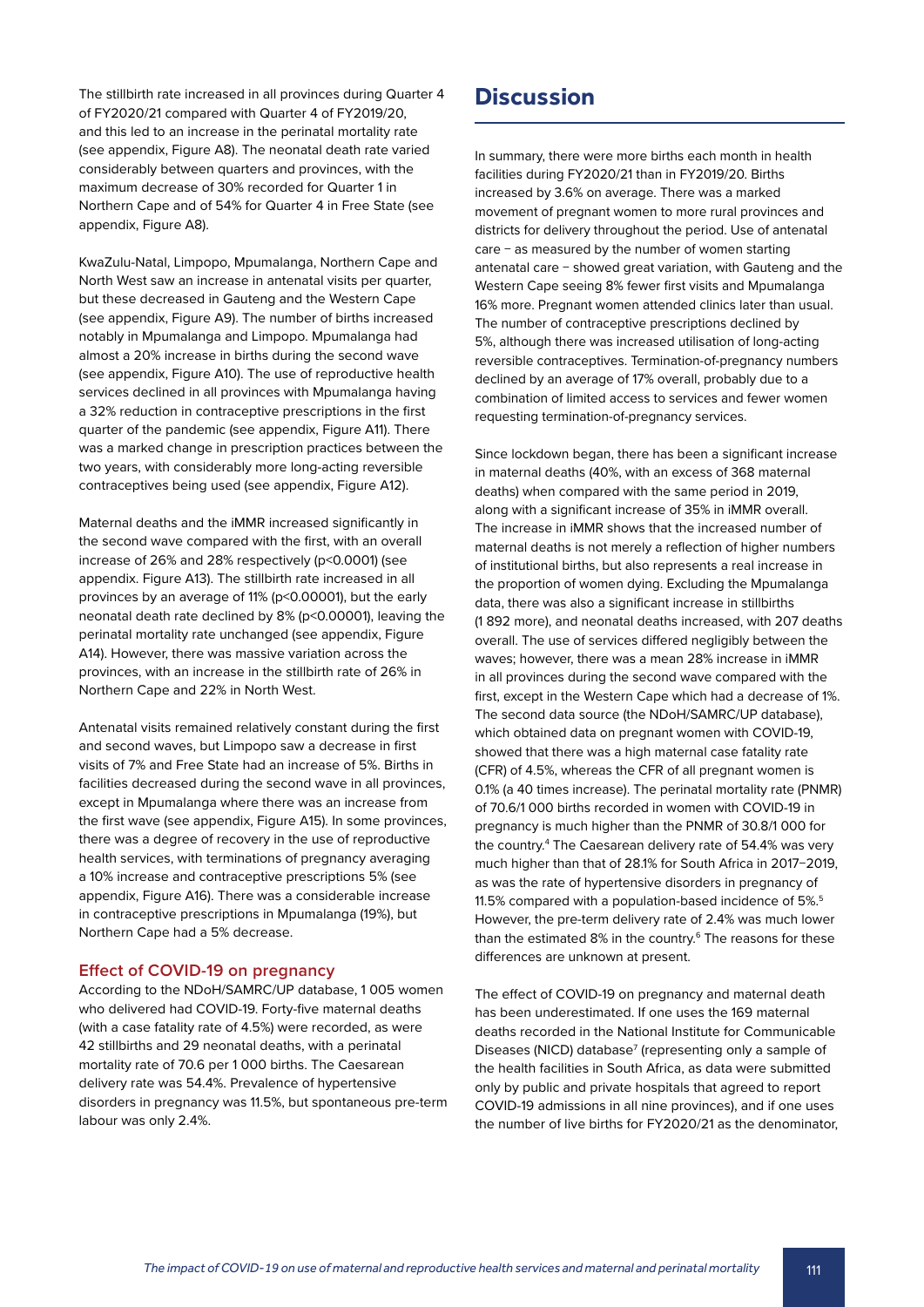the iMMR for COVID-19 is 16.94/100 000 live births. This COVID-19 iMMR is similar to the iMMR from obstetric haemorrhage, hypertensive disease in pregnancy, and medical and surgical conditions, and is three to four times higher than the rates of miscarriage, pregnancy-related sepsis and ectopic pregnancies when compared with the iMMR from those conditions in the NCCEMD data of 2017−2019.4 This is clearly an underestimation, given that only a sample of the country was assessed. Contrary to the conclusion of the NICD<sup>5</sup>, COVID-19 in pregnancy is a serious condition. This high rate of maternal and perinatal mortality was also found by the INTERCOVID Multinational Cohort Study group.<sup>8</sup>

Prior to 2020, there had been a steady decline in iMMR from 2012, with the lowest rate achieved in 2019. This sharp increase in 2020 is temporally related to the onset of the COVID-19 pandemic, and it is reasonable to suggest that the direct and indirect effects of the pandemic contributed to these findings.

It is unlikely that the majority of excess maternal deaths are due to undiagnosed SARS-Cov-2 infection; these could also be due to the indirect effects of COVID-19 on maternal care, ambulance and general hospital services. The causes of maternal death, which are not captured in the DHIS, could not be identified in this study. The NCCEMD is the body that will provide data for and analysis of maternal deaths once its 2020 report has been finalised; this release has been delayed by the constraints of managing the epidemic and limitations on meetings.

The second wave was more severe, with a higher number of infections and expansion to predominantly rural areas such as in Mpumalanga, whereas the first wave was milder. The Western Cape had a smaller peak in maternal deaths (1% lower) during the second wave compared to the first. Overall, preparations were inadequate for the second wave. The processes for preparation of the second wave in the Western Cape should be examined to see how they differed from those implemented in the rest of the country, and lessons should be extracted from this comparison. Ultimately, work should commence on creating a resilient Primary Health Care system that can withstand crises such as the COVID-19 epidemic.

The epidemic had a major impact on clinical maternity services, and there are several possible reasons for this. Most of those described are anecdotal, and targeted studies are needed to establish how these factors contributed to the running of services. Determining these factors will inform the design of a resilient health system.

An international scoping review<sup>9</sup> on COVID-19 and pregnancy, which found adverse maternal and perinatal outcomes and reduced maternal and reproductive service utilisation, also described the pandemic's negative impact in terms of associated restrictions on maternal mental health, and increases in gender-based violence.

The effect on work performance and the mental health of healthcare workers during emergency conditions is significant. In a systematic review on the subject, Nowrouzi et al.<sup>10</sup> identified nine factors associated with the work performance and mental health of healthcare workers, these being depression, anxiety, inadequate support, occupational stress, decreased productivity, financial concerns, fear of infection transmission, and burnout/fatigue. This is essential to address, and could be a partial reason for the increase in adverse outcomes during the second wave, which arose during the December 2020 holiday season when exhausted healthcare staff had to cancel leave plans and return to face yet another disaster. Similar findings have been reported in South Africa.<sup>11</sup> The use of information and communication technologies such as telehealth is also warranted. Of note, the Western Cape Head of Health held regular electronic debriefing sessions with frontline workers and managers to boost morale and share experiences.

The net effect was that, despite knowing the outcomes of the first wave, the second was worse. This may be due to inadequate preparations, although it might have been that preparations were hampered by the limited resources available. The severity of the second wave could also be due to SARS-CoV-2 variants being more transmissible; infection rates rose more steeply and healthcare workers were overwhelmed during the holiday season. Evidence on whether the death rate from the new variant was higher (i.e. more virulent) is still awaited.

One ray of hope emerged in the Western Cape, where the mortality pattern differed in that there was no excess increase in maternal deaths during the second wave compared to the first. A second reason for optimism is the vaccination roll-out, and every effort should be made to complete full vaccination of all healthcare workers. Vaccination of pregnant women is essential to reduce the high mortality associated with COVID-19.

Although there are limitations associated with the two data sets used in this study, there was an urgent need for a rapid appraisal of the impact of COVID-19 on maternity services and outcomes. This chapter provides a preliminary account of these problems, and further research is needed to explain the observed trends in more detail.

# **Conclusions**

Since the start of the COVID-19 epidemic in South Africa, there has been a significant increase of 40% in maternal deaths, 10% in stillbirths, 8% in perinatal mortality, and a nonsignificant increase of 2% in neonatal deaths, compared with the same period in FY2019/20. Use of maternal services (for in-facility birth and antenatal care) has varied considerably, but use of reproductive health services (contraception and termination of pregnancy) have declined sharply since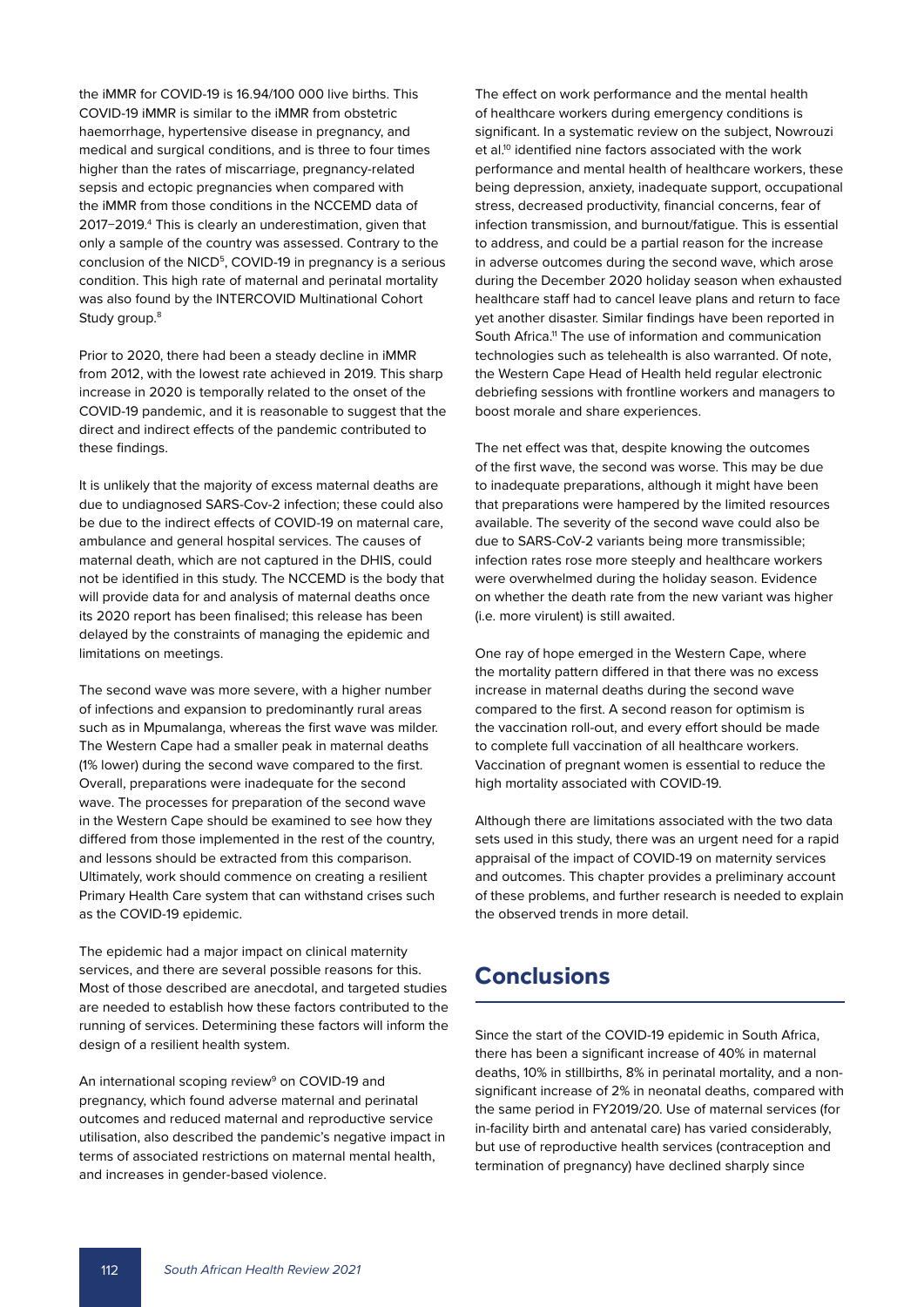lockdown. There have been two markedly different regional effects of COVID-19 on maternal care: the rural provinces experienced increased pressure on their services due to pregnant women migrating from metropolitan areas back to their homes, increasing the burden on already underresourced facilities; and metropolitan areas were inundated with severe COVID-19-specific conditions, leading to an increased burden in these areas and an inability to manage routine emergencies. COVID-19 had a severe effect on pregnancy, with an iMMR of 16.94/100 000 live births, which is at least similar to that of obstetric haemorrhage and hypertensive conditions in pregnancy.

# **Recommendations**

- It is essential to complete the vaccination of healthcare workers in order to halt or minimise the attrition of human resources for health and allow for maintenance of a critical mass of staff to effectively manage all women seeking maternal and neonatal care services.
- All pregnant women should be offered vaccination.
- Maternal and Reproductive Health services must be maintained at full capacity during epidemics.
- A resilient healthcare system should be developed to maintain essential services during epidemics, especially with regard to termination of pregnancy and contraceptive services.

# **References**

1. Moultrie T, Dorrington R, Laubscher R, Groenewald P, Bradshaw D. Correlation of excess natural deaths with other measures of the COVID-19 pandemic in South Africa. Burden of Disease Research Unit, South African Medical Research Council; 2021. URL: [https://www.samrc.ac.za/sites/default/](https://www.samrc.ac.za/sites/default/files/files/2021-03-03/CorrelationExcessDeaths.pdf) [files/files/2021-03-03/CorrelationExcessDeaths.pdf](https://www.samrc.ac.za/sites/default/files/files/2021-03-03/CorrelationExcessDeaths.pdf)

2. South African COVID-19 Modelling Consortium. SACMCE Epidemic Explorer. URL: [www.SACMCEpidemicExplorer.co.za](http://www.SACMCEpidemicExplorer.co.za)

3. Roberton T, Carter ED, Chou VB, Stegmuller AR, Jackson BD, Tam Y, et al. Early estimates of the indirect effects of the COVID-19 pandemic on maternal and child mortality in low-income and middle-income countries: a modelling study. Lancet Glob Health, 2020; 8(7):e901−e908. DOI: 10.1016/S2214-109X(20)30229-1

4. South African National Department of Health. Saving mothers and babies: technical report 2017−2019. Pretoria: NDoH; 2019.

5. Pattinson RC, Hulsbergen MH, Van Hoorick L. The effect of maternal HIV infection on maternal conditions and perinatal deaths in southwest Tshwane. Facts Views Vis Obgyn, 2010; 2(4), 227−231.

6. Ramokolo V, Malaba T, Rhoda N, Kauchali S, Goga A. A landscape analysis of preterm birth in South Africa: systemic gaps and solutions. In: Moeti T, Padarath A, editors. South African Health Review 2019. Durban: Health Systems Trust; 2019.

7. Masha M, Arendse T, Cohen C, Kufa-Chakezha T, Blumberg L, McIntyre J, Soma-Pillay P, Jassat W. Clinical characteristics, outcomes and epidemiology of pregnant women hospitalised with COVID-19 in South Africa. COVID-19 Special Public Health Surveillance Bulletin, 5 March 2021; 18:8. URL: [https://www.nicd.ac.za/wp](https://www.nicd.ac.za/wp-content/uploads/2021/07/COVID-19-Special-Public-Health-Surveillance-Bulletin-5-March-2021.pdf)[content/uploads/2021/07/COVID-19-Special-Public-Health-](https://www.nicd.ac.za/wp-content/uploads/2021/07/COVID-19-Special-Public-Health-Surveillance-Bulletin-5-March-2021.pdf)[Surveillance-Bulletin-5-March-2021.pdf](https://www.nicd.ac.za/wp-content/uploads/2021/07/COVID-19-Special-Public-Health-Surveillance-Bulletin-5-March-2021.pdf)

8. The INTERCOVID Multinational Cohort Study. Maternal and Neonatal Morbidity and Mortality Among Pregnant Women With and Without COVID-19 Infection. JAMA Pediatr, 2021; e211050. DOI: 10.1001/jamapediatrics.2021.1050: 10.1001/jamapediatrics.2021.1050

9. Kotlar B, Gerson E, Petrillo S, Langer A, Tiemeier H. The impact of the COVID-19 pandemic on maternal and perinatal health: a scoping review. Reprod Health, 2021; 18:10. URL: <https://doi.org/10.1186/s12978-021-01070-6>

10. Nowrouzi-Kia B, Sithamparanathan G, Nadesar N, Gohar B, Ott M. Factors associated with work performance and mental health of healthcare workers during pandemics: a systematic review and meta-analysis. J Public Health (Oxf), 2021; fdab173, 1−9. DOI:101039/pubmed/fdab173

11. Oosthuizen S, Bergh A-M, Silver A, Malatjie R, Mfolo V, Botha T. Maternity healthcare providers' perceptions of own wellbeing in the time of COVID-19: a survey in Tshwane Health District, South Africa. African Journal of Primary Health Care and Family Medicine (in press).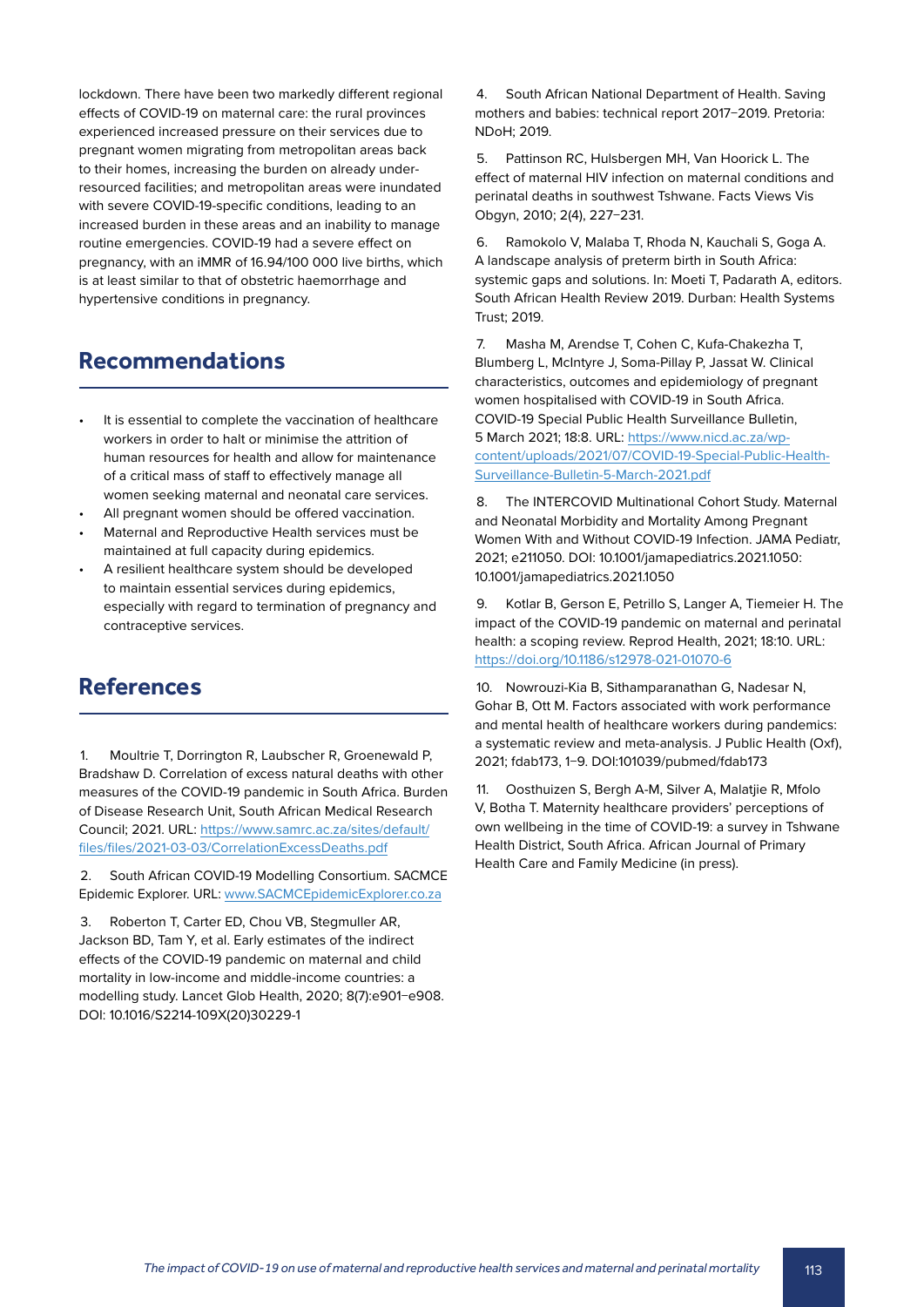# **Appendix**



# Figure A1: Maternal deaths FY2019/20 and FY2020/21



**Comparison iMMR**

### Figure A2: Stillbirths FY2019/20 and FY2020/21 (without Mpumalanga)





### Figure A3: Early neonatal deaths FY2019/20 and FY2020/21





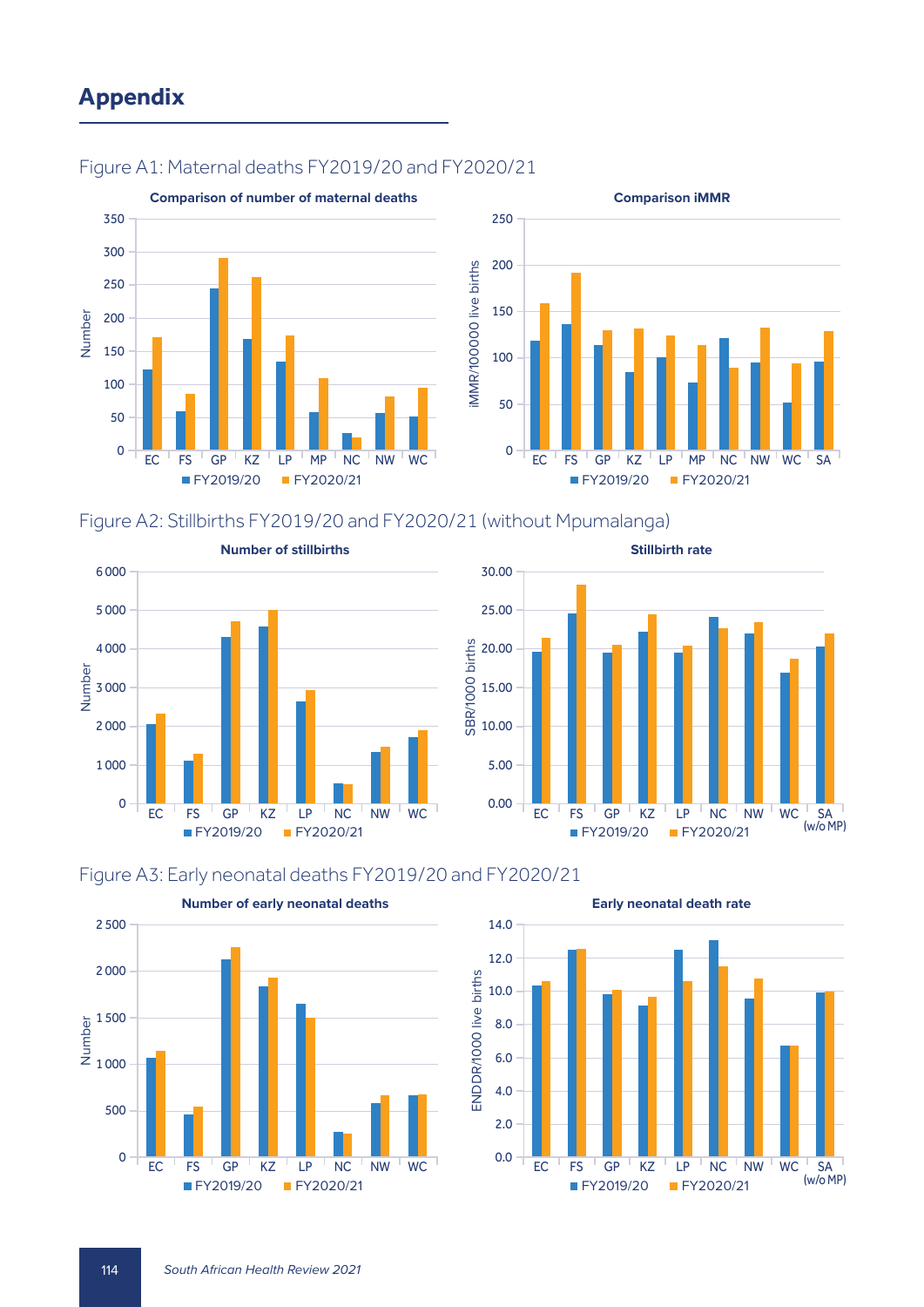# Figure A4: Antenatal visits FY2019/20 and FY2020/21



Figure A5: Number of birth in-facility FY2019/20 and FY2020/21





# Figure A6: Use of reproductive health services FY2019/20 and FY2020/21

FY2019/20 FY2020/21

FY2019/20 FY2020/21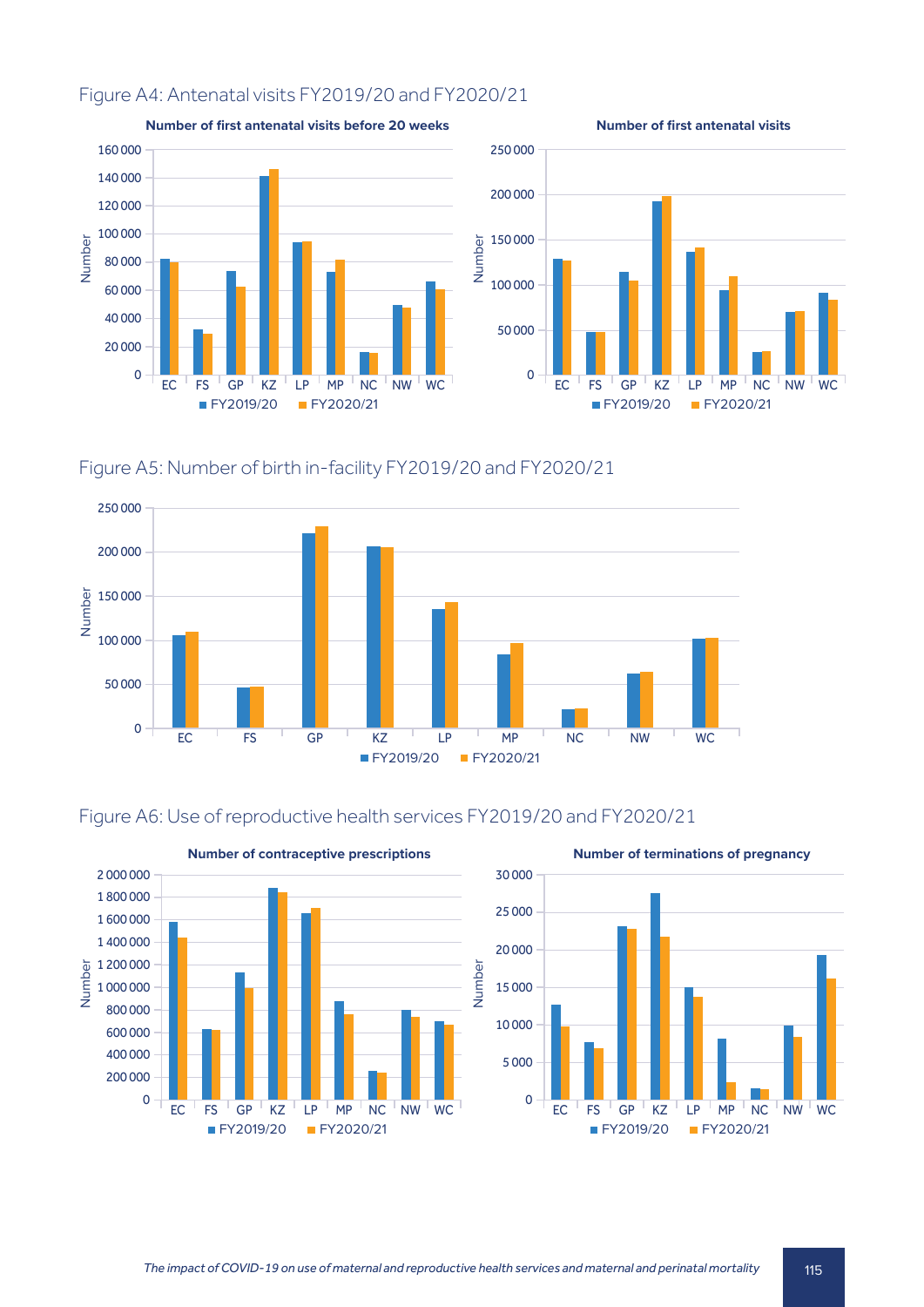

# Figure A7: Percentage change in maternal deaths FY2020/21 from FY2019/20 per quarter

Figure A8: Percentage change in stillbirth rate and early neonatal death rate FY2020/21 from FY2019/20 per quarter

60.0





**Percentage change in early neonatal death rate**



# Figure A9: Percentage change in number of antenatal visits FY2020/21 from FY2019/20

Percent



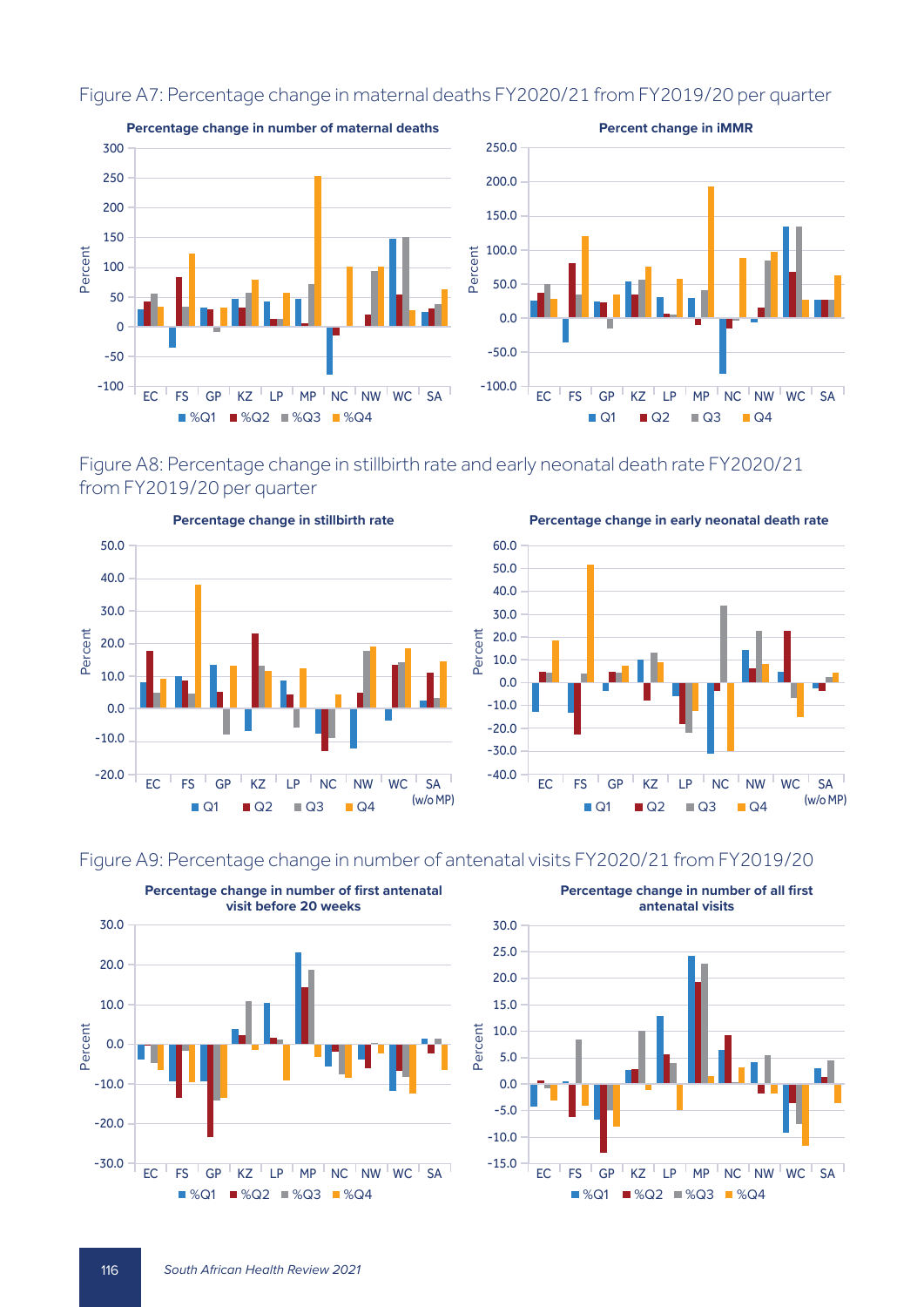

# Figure A10: Percentage change in number of births FY2020/21 from FY2019/20

**Percentage change in number of births**









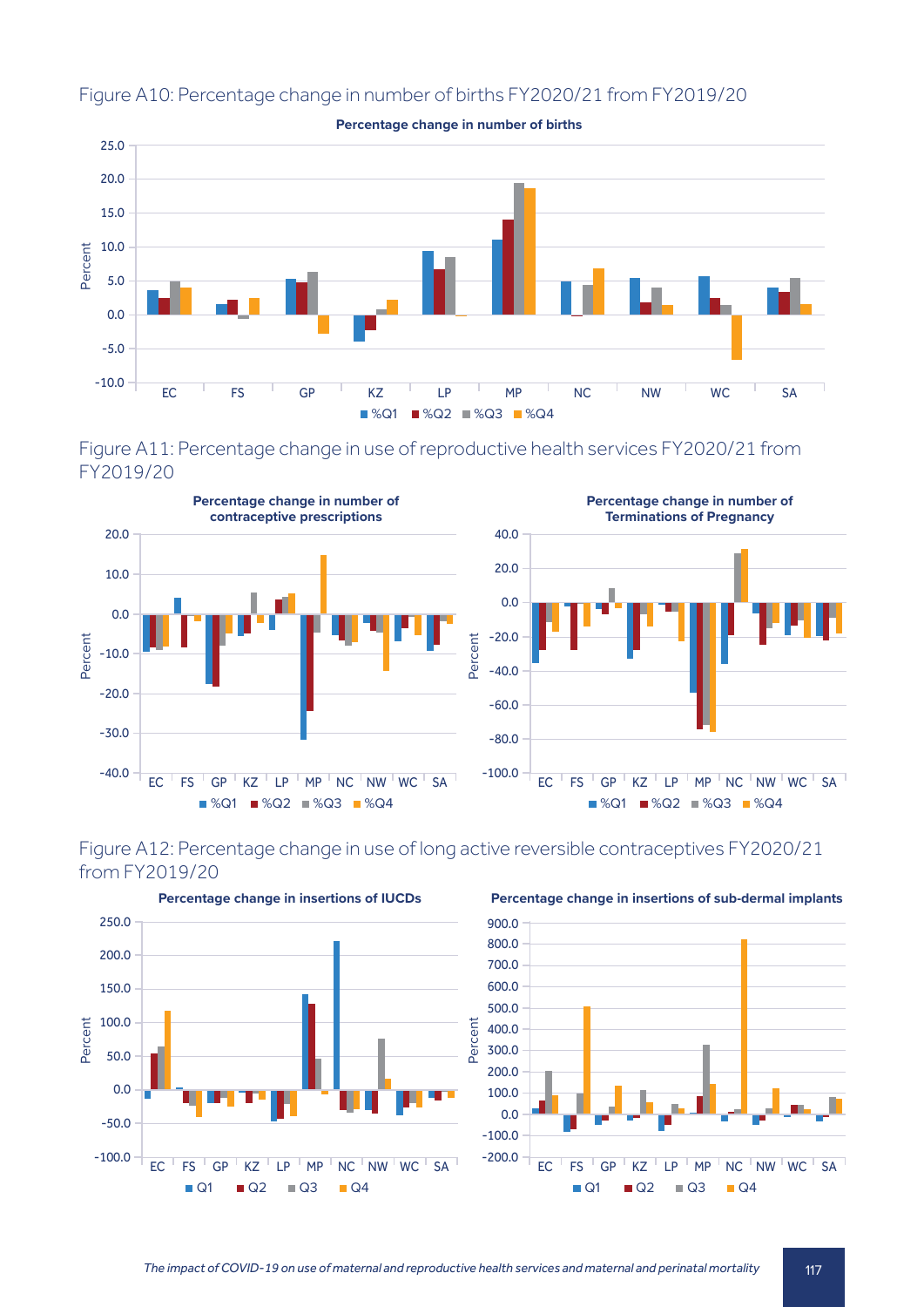

# Figure A13: Comparison of maternal deaths in first and second waves of COVID-19









# Figure A15: Comparison of births between first and second waves of COVID-19